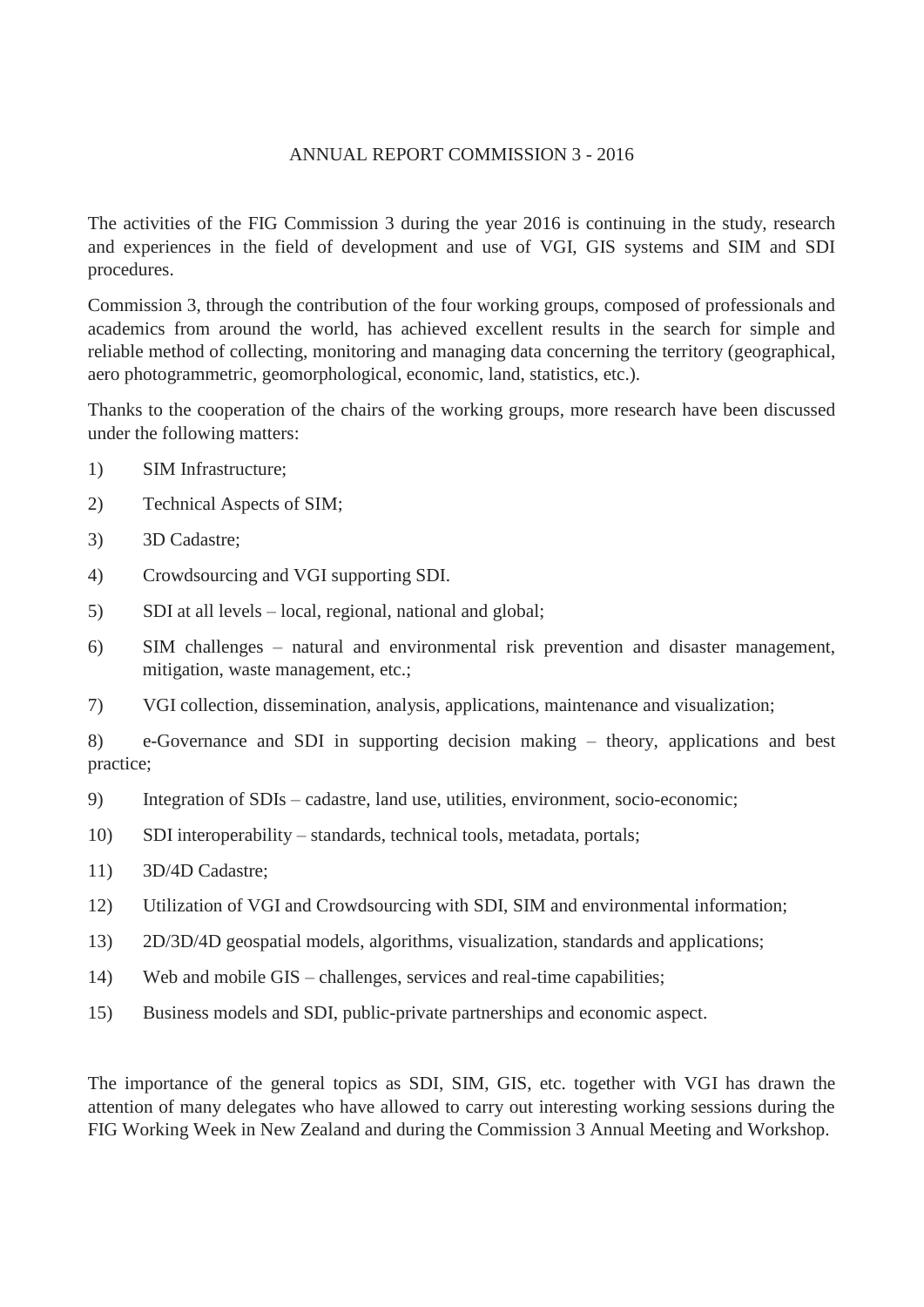**Talking about New Zealand,** FIG Commission 3 participated in Christchurch for the FIG Working Week with 6 technical sessions, 2 joint sessions with Commission 7 and with about 50 presentations.

All presentations were of high scientific level, well linked to both the traditional topics of Commission 3 and the topic of the FIG WW 2016 "Recovery from Disaster". In the technical sessions of Commission 3 significant results were illustrated coming from the latest research about how we collect, compare, control and manage the data concerning the territory. The speakers, coming from professional or academic world, reported and commented on their specific research or work. Such research has been the concrete contribution to the activity of the territorial administration of the relative countries. In particular, some researches have pointed out the existence and identification of conditions of "vocation" or "repulsion " that on one hand promote sustainable development or, on the other hand, represent the cause of impact or of environmental damage. Governments which decide and make the choices need more updated spatial data for sustainable development, environmental protection and, above all, for the prevention of disasters.

During the week, on Wednesday 4th May, the Annual Meeting of the Commission was held.

During this meeting, where also new delegates participated in, the chair of the Commission, Enrico Rispoli, presented the structure of the Commission, gave the floor to each of the chair of the Working Groups to present their plans, presented the current work plan, the results of the past events held in Sofia for the FIG WW 2015 and above all the results of the event in Malta in November 2015 for the Annual Meeting of Commission 3 and Workshop.

Enrico Rispoli underlined to the delegates the future commitment of the researchers participating in the working groups of Commission that will be to identify systems that facilitate the transition from the considerable amount of data to be selected and controlled to the availability of useful, accurate and of quality spatial information.

Before closing the Annual Meeting the venue of the next meeting and workshop of the Commission was discussed and it was decided to held this meeting in Iasi (Romania) from 3rd till 7th November 2016 joint to GEOMAT 2016 International Symposium organized by Gheorghe Asachi Technical University of Iasi in Romania in collaboration with the Union of Surveyors and other institutions and joint to the General Assembly of EGoS (European Association of Surveyors).

**The aim of this commission 3 workshop theme in Iasi** was to investigate the processes and conventions dealing with geospatial data (and big geodata), mainly in respect to land administration (e.g., good governance, efficient operations of property markets, affordable planning and appropriate environmental management), but more generally in respect to the collection, processing, interpretation, administrative, and analysis levels. In the workshop theme, ideas and discussions was made and presented in relation to the new exploitation, development and use methodologies of VGI derived information to various geographic and social scientific disciplines that make use of mapping, GIS, SIM and SDI systems and procedures related to environmental and sustainable infrastructure, on local, as well as on global, scales.

This workshop provided an opportunity to discuss acquisition, synthesis, integration, use, archiving, and the place of VGI, PM and crowdsourcing in SDI and SIM workflows, and also give stage to general theoretical, scientific and practical research associated with SDI and SIM.

FIG Commission 3 was particularly honored to organize its Annual Workshop in Iasi, Romanian city candidate as the European Capital of Culture for the year 2021.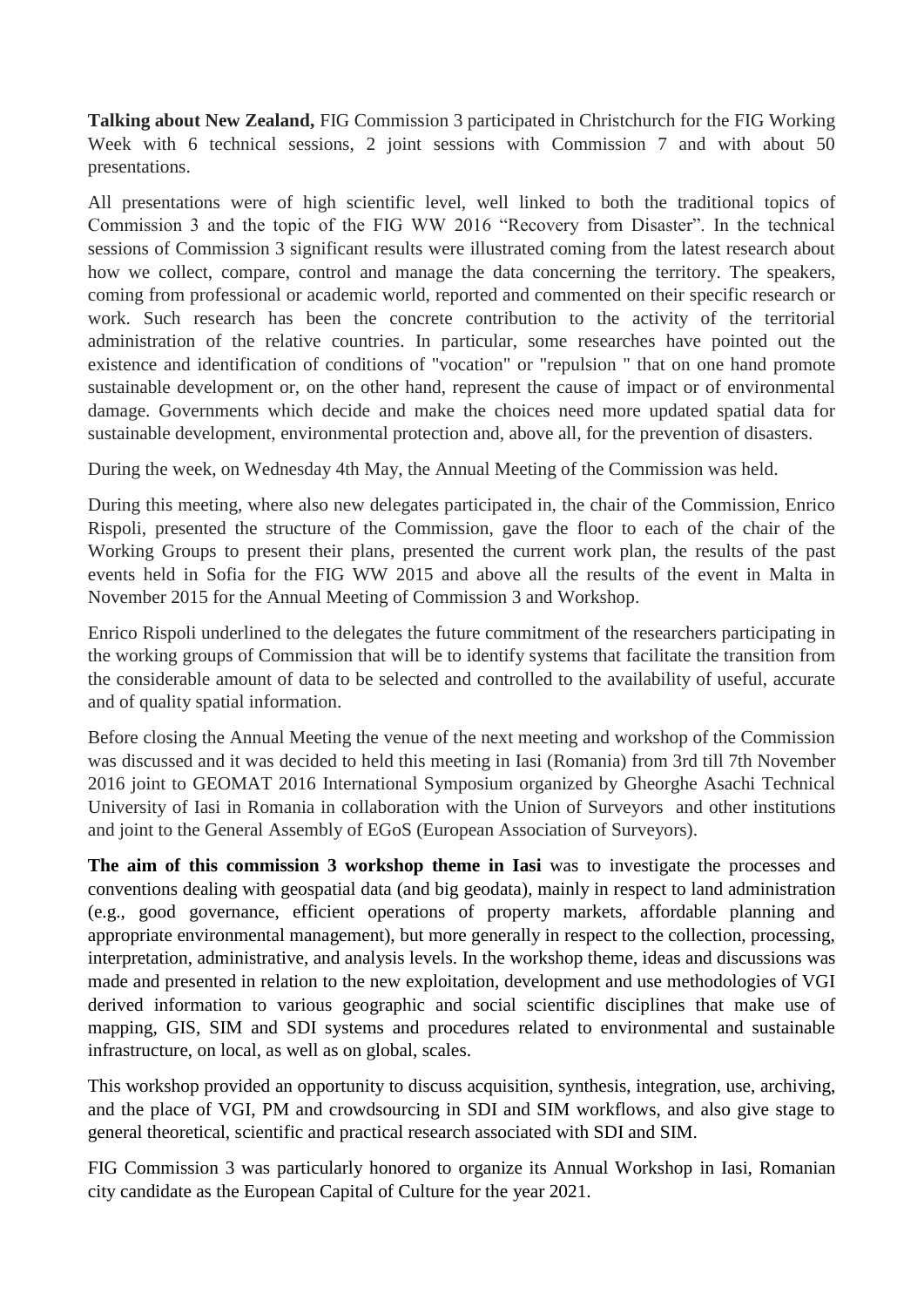Iasi, the most important and friendly city in Moldova, was also chosen for its architectural beauty that "charms the eye and seduces the heart", particularly by visiting the places of Orthodox worship. In this context was organized the Workshop "From Volume to Quality: Bridging the Gap for Spatial Data Infrastructure" (3-7 November 2016). The workshop was organized in joint with the International Symposium Geomat 2016 and with the EGoS General Assembly by the Department of Surveying and Cadastre, Faculty of Hydrotechnics, Geodesy and Environmental Engineering from Technical University of Iasi and co-organized by the Romanian Association of Romanian Surveyors.

The program included three days of technical sessions with a wide variety of presentations focusing on the latest news and was a good opportunity to meet colleagues and exchange knowledge in the field of satellite tracking and of Spatial Information Management.

The workshop aimed to focus on the role of Geographic Information Systems in relation to the correct forms of managing spatial data over the Internet. The gap is resulting from processing of large volumes of spatial data (quantity) in the informatics environment, often uncontrollable, and thus must be filled by an appropriate approach to ensure to users the reliability of information and to prevent incorrect decisions. The exchange of knowledge between the various members will also facilitate the synergy between public administrations that fulfill specific activities on the territory: from urbanism to spatial planning, from the environment to civil defense, from roads to construction, from agriculture to forestry, from tourism to culture.

This workshop explored ideas and methods on how we can engage citizens through crowdsourcing within reliable new models of collaboration.

The delegates of Commission 3 who were present in Iasi were about 30 while participants in the International Symposium Geomat were about 200. Participants included professionals, cadastral managers, university teachers and young surveyors.

The President of FIG, Chryssy Potsiou, presented the current initiatives of FIG Council, focusing on the politics about how involving more and more delegates representing the members associations, the task Forces and the different Networks.

The Secretary General of CLGE and the President of EGoS were present in all sessions of Commission 3 Workshop and International Symposiun together with the representatives from Germany, Greece, Italy, Moldova, Romania, Israel, UK, Malta, ecc.

On Saturday morning the EGoS GA took place

The program of Commission 3 included 7 technical sessions with a total of 20 papers, all about the topic of the Workshop and of Commission 3 (the program can be downloaded from FIG website [www.fig.net\)](http://www.fig.net/).

As it usually happens during the FIG Commission Annual Meetings and Workshops, during the Closing Ceremonies there was the proclamation of the Best Paper. This year in Iasi as Best Paper was elected " Rectilinear Approach to 3D Generalization of Building Models" by Alexey NOSKOV and Yerach DOYTSHER (Israel).

The initiative to organize Commission 3 Workshop joint with other events of high scientific and professional interest was very successfull cause it attracted the participation of all representatives within the field of Spatial Information Management.